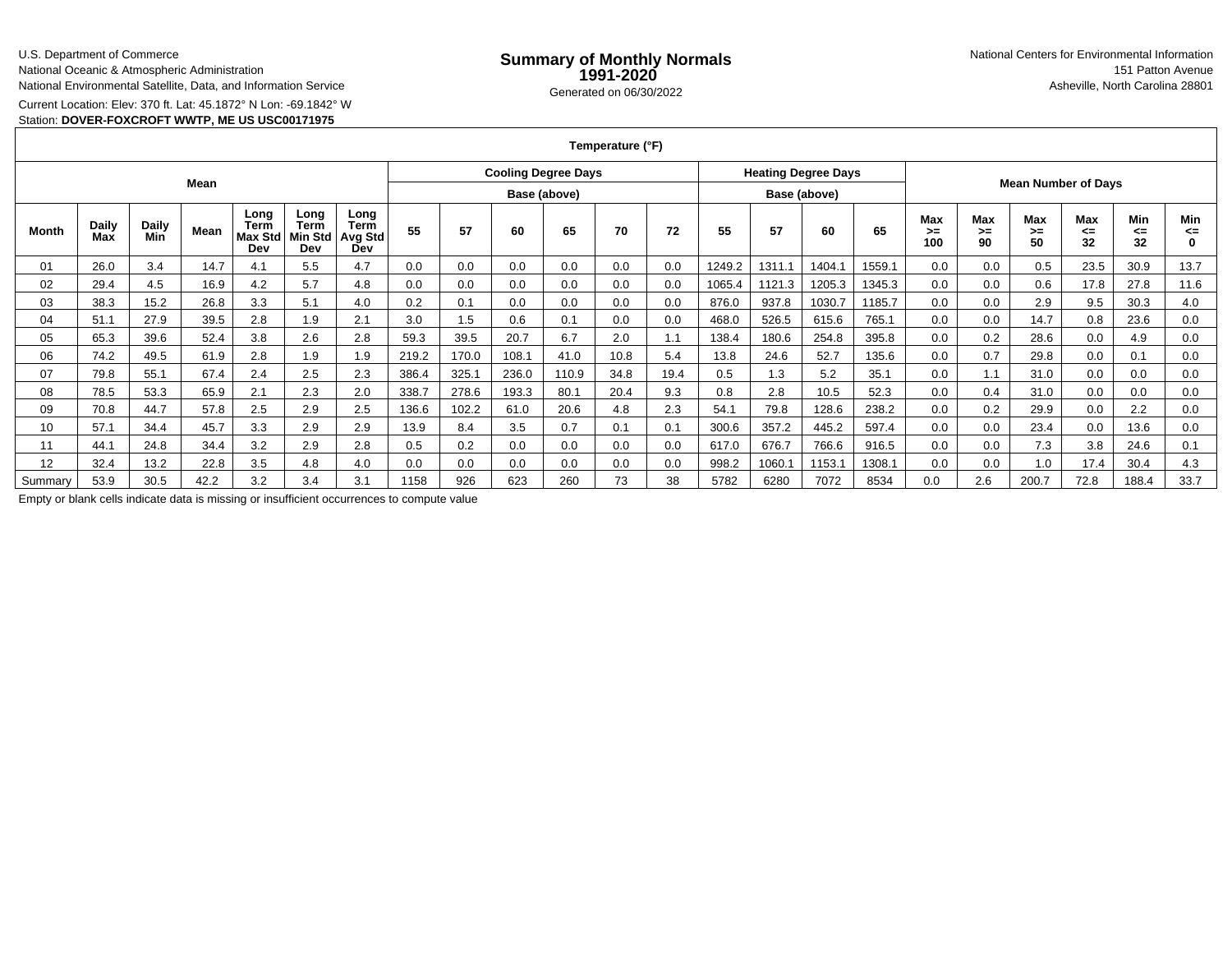U.S. Department of CommerceNational Oceanic & Atmospheric Administration

National Environmental Satellite, Data, and Information Service

e **Summary of Monthly Normals**<br> **1991-2020** 151 Patton Avenue **1991-2020** 1997-2020 e Generated on 06/30/2022 Asheville, North Carolina 28801 National Centers for Environmental Information151 Patton Avenue

Current Location: Elev: 370 ft. Lat: 45.1872° N Lon: -69.1842° W

Station: **DOVER-FOXCROFT WWTP, ME US USC00171975**

| Precipitation (in.) |               |           |           |                            |                                                                                                                        |       |       |       |  |  |  |  |  |
|---------------------|---------------|-----------|-----------|----------------------------|------------------------------------------------------------------------------------------------------------------------|-------|-------|-------|--|--|--|--|--|
|                     | <b>Totals</b> |           |           | <b>Mean Number of Days</b> | Precipitation Probabilities<br>Probability that precipitation will be<br>equal to or less than<br>the indicated amount |       |       |       |  |  |  |  |  |
|                     | <b>Means</b>  |           |           | <b>Daily Precipitation</b> | <b>Monthly Precipitation</b><br>vs. Probability Levels                                                                 |       |       |       |  |  |  |  |  |
| Month               | Mean          | $>= 0.01$ | $>= 0.10$ | $>= 0.50$                  | $>= 1.00$                                                                                                              | 0.25  | 0.50  | 0.75  |  |  |  |  |  |
| 01                  | 3.47          | 10.5      | 6.4       | 2.2                        | 0.7                                                                                                                    | 2.34  | 3.13  | 4.50  |  |  |  |  |  |
| 02                  | 2.76          | 9.3       | 6.3       | 1.5                        | 0.4                                                                                                                    | 2.11  | 2.85  | 3.17  |  |  |  |  |  |
| 03                  | 3.39          | 9.8       | 6.6       | 2.1                        | 0.8                                                                                                                    | 2.30  | 3.38  | 4.10  |  |  |  |  |  |
| 04                  | 3.65          | 11.1      | 7.6       | 2.2                        | 0.8                                                                                                                    | 2.60  | 3.83  | 4.56  |  |  |  |  |  |
| 05                  | 3.34          | 13.0      | 8.5       | 2.0                        | 0.3                                                                                                                    | 2.05  | 3.53  | 4.37  |  |  |  |  |  |
| 06                  | 4.35          | 13.4      | 8.8       | 2.5                        | 0.9                                                                                                                    | 2.75  | 4.36  | 5.68  |  |  |  |  |  |
| 07                  | 3.36          | 13.2      | 7.6       | 1.8                        | 0.6                                                                                                                    | 2.51  | 3.28  | 3.98  |  |  |  |  |  |
| 08                  | 3.67          | 12.0      | 6.9       | 2.0                        | 0.7                                                                                                                    | 2.11  | 3.43  | 4.75  |  |  |  |  |  |
| 09                  | 3.70          | 9.9       | 6.1       | 2.4                        | 0.8                                                                                                                    | 2.24  | 3.64  | 4.96  |  |  |  |  |  |
| 10                  | 4.82          | 12.0      | 7.6       | 2.9                        | 1.5                                                                                                                    | 3.10  | 4.28  | 6.31  |  |  |  |  |  |
| 11                  | 4.09          | 10.9      | 7.4       | 2.5                        | 1.1                                                                                                                    | 2.69  | 3.79  | 5.19  |  |  |  |  |  |
| 12                  | 4.07          | 12.7      | 7.7       | 2.9                        | 0.9                                                                                                                    | 2.52  | 4.00  | 5.14  |  |  |  |  |  |
| Summary             | 44.67         | 137.8     | 87.5      | 27.0                       | 9.5                                                                                                                    | 29.32 | 43.50 | 56.71 |  |  |  |  |  |

Empty or blank cells indicate data is missing or insufficient occurrences to compute value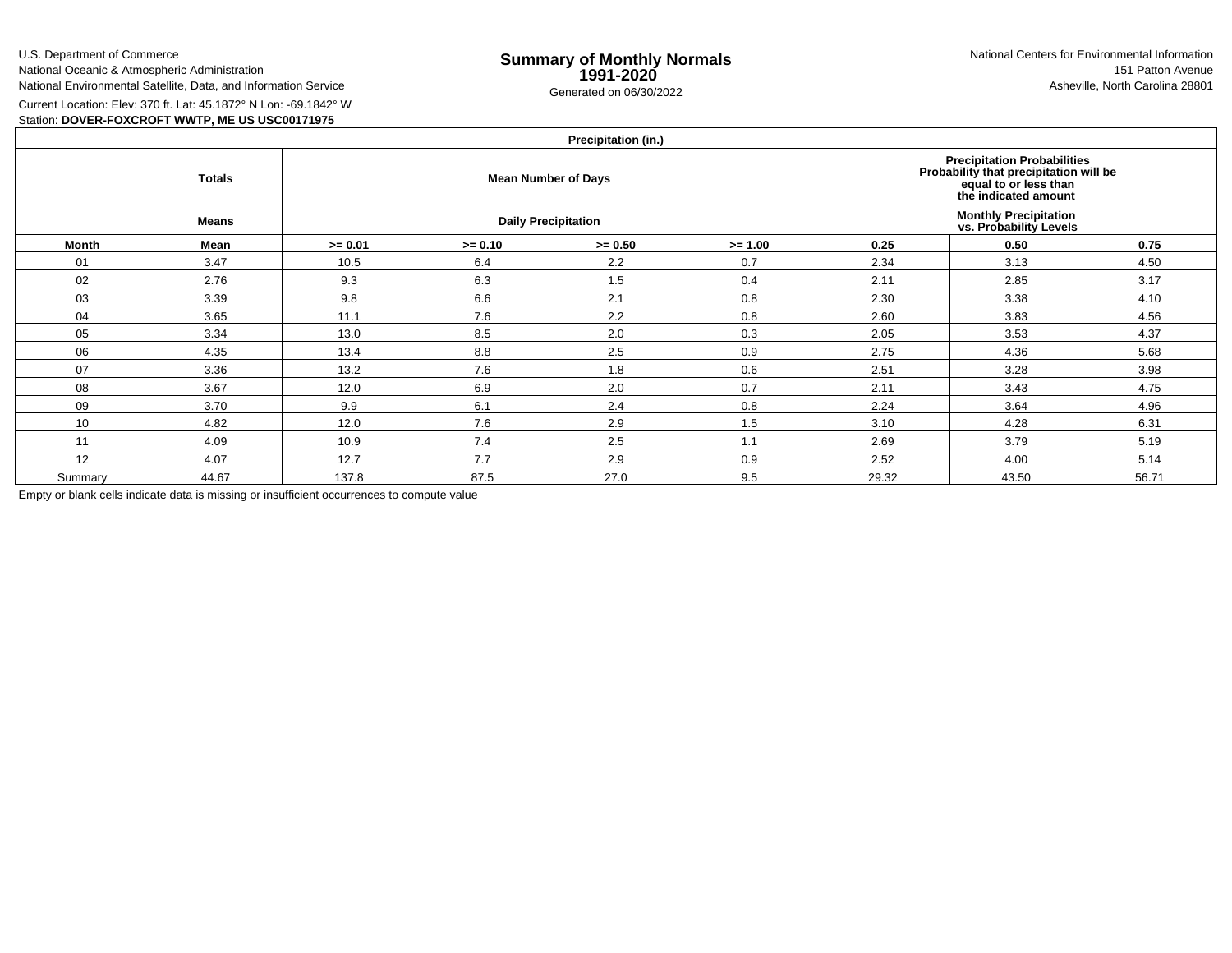U.S. Department of CommerceNational Oceanic & Atmospheric Administration

National Environmental Satellite, Data, and Information Service

e **Summary of Monthly Normals**<br> **1991-2020** 151 Patton Avenue **1991-2020** 1997-2020 e Generated on 06/30/2022 Asheville, North Carolina 28801 National Centers for Environmental Information151 Patton Avenue

Current Location: Elev: 370 ft. Lat: 45.1872° N Lon: -69.1842° W

# Station: **DOVER-FOXCROFT WWTP, ME US USC00171975**

|         | Snow (in.)       |                            |      |      |      |       |       |       |                          |      |                                                                                                  |                                                                                                          |       |  |  |
|---------|------------------|----------------------------|------|------|------|-------|-------|-------|--------------------------|------|--------------------------------------------------------------------------------------------------|----------------------------------------------------------------------------------------------------------|-------|--|--|
|         | <b>Totals</b>    | <b>Mean Number of Days</b> |      |      |      |       |       |       |                          |      |                                                                                                  | <b>Snow Probabilities</b><br>Probability that snow will be equal to<br>or less than the indicated amount |       |  |  |
|         | <b>Means</b>     | Snowfall >= Thresholds     |      |      |      |       |       |       | Snow Depth >= Thresholds |      | Monthly Snow vs. Probability Levels<br>Values derived from the<br>incomplete gamma distribution. |                                                                                                          |       |  |  |
| Month   | Snowfall<br>Mean | 0.01                       | 1.0  | 3.0  | 5.00 | 10.00 |       | 3     | 5                        | 10   | .25                                                                                              | .50                                                                                                      | .75   |  |  |
| 01      | 18.10            | 7.3                        | 5.9  | 2.3  | 1.1  | 0.2   | 30.3  | 28.2  | 26.4                     | 19.7 | 10.10                                                                                            | 17.40                                                                                                    | 25.00 |  |  |
| 02      | 19.80            | 7.1                        | 5.7  | 3.0  | 1.4  | 0.2   | 27.9  | 27.8  | 27.7                     | 24.6 | 13.60                                                                                            | 18.00                                                                                                    | 27.50 |  |  |
| 03      | 15.10            | 5.2                        | 4.2  | 2.1  | 1.1  | 0.3   | 29.5  | 29.0  | 28.3                     | 23.4 | 7.00                                                                                             | 11.90                                                                                                    | 21.20 |  |  |
| 04      | 4.70             | 1.8                        | 1.2  | 0.6  | 0.3  | 0.1   | 13.5  | 11.8  | 9.9                      | 7.0  | 0.80                                                                                             | 2.50                                                                                                     | 7.10  |  |  |
| 05      | 0.10             | 0.1                        | 0.0  | 0.0  | 0.0  | 0.0   | 0.1   | 0.0   | 0.0                      | 0.0  | 0.00                                                                                             | 0.00                                                                                                     | 0.00  |  |  |
| 06      | 0.00             | 0.0                        | 0.0  | 0.0  | 0.0  | 0.0   | 0.0   | 0.0   | 0.0                      | 0.0  | 0.00                                                                                             | 0.00                                                                                                     | 0.00  |  |  |
| 07      | 0.00             | 0.0                        | 0.0  | 0.0  | 0.0  | 0.0   | 0.0   | 0.0   | 0.0                      | 0.0  | 0.00                                                                                             | 0.00                                                                                                     | 0.00  |  |  |
| 08      | 0.00             | 0.0                        | 0.0  | 0.0  | 0.0  | 0.0   | 0.0   | 0.0   | 0.0                      | 0.0  | 0.00                                                                                             | 0.00                                                                                                     | 0.00  |  |  |
| 09      | 0.00             | 0.0                        | 0.0  | 0.0  | 0.0  | 0.0   | 0.0   | 0.0   | 0.0                      | 0.0  | 0.00                                                                                             | 0.00                                                                                                     | 0.00  |  |  |
| 10      | 0.50             | 0.4                        | 0.2  | 0.0  | 0.0  | 0.0   | 0.3   | 0.1   | 0.0                      | 0.0  | 0.00                                                                                             | 0.00                                                                                                     | 0.00  |  |  |
| 11      | 3.90             | 2.4                        | 1.8  | 0.5  | 0.2  | 0.0   | 5.2   | 2.7   | 1.3                      | 0.4  | 1.00                                                                                             | 1.50                                                                                                     | 4.10  |  |  |
| 12      | 15.10            | 6.9                        | 5.1  | 2.3  | 1.1  | 0.2   | 22.6  | 18.4  | 13.5                     | 7.6  | 7.20                                                                                             | 10.50                                                                                                    | 21.50 |  |  |
| Summary | 77.3             | 31.2                       | 24.1 | 10.8 | 5.2  | 1.0   | 129.4 | 118.0 | 107.1                    | 82.7 | 39.7                                                                                             | 61.8                                                                                                     | 106.4 |  |  |

Empty or blank cells indicate data is missing or insufficient occurrences to compute value